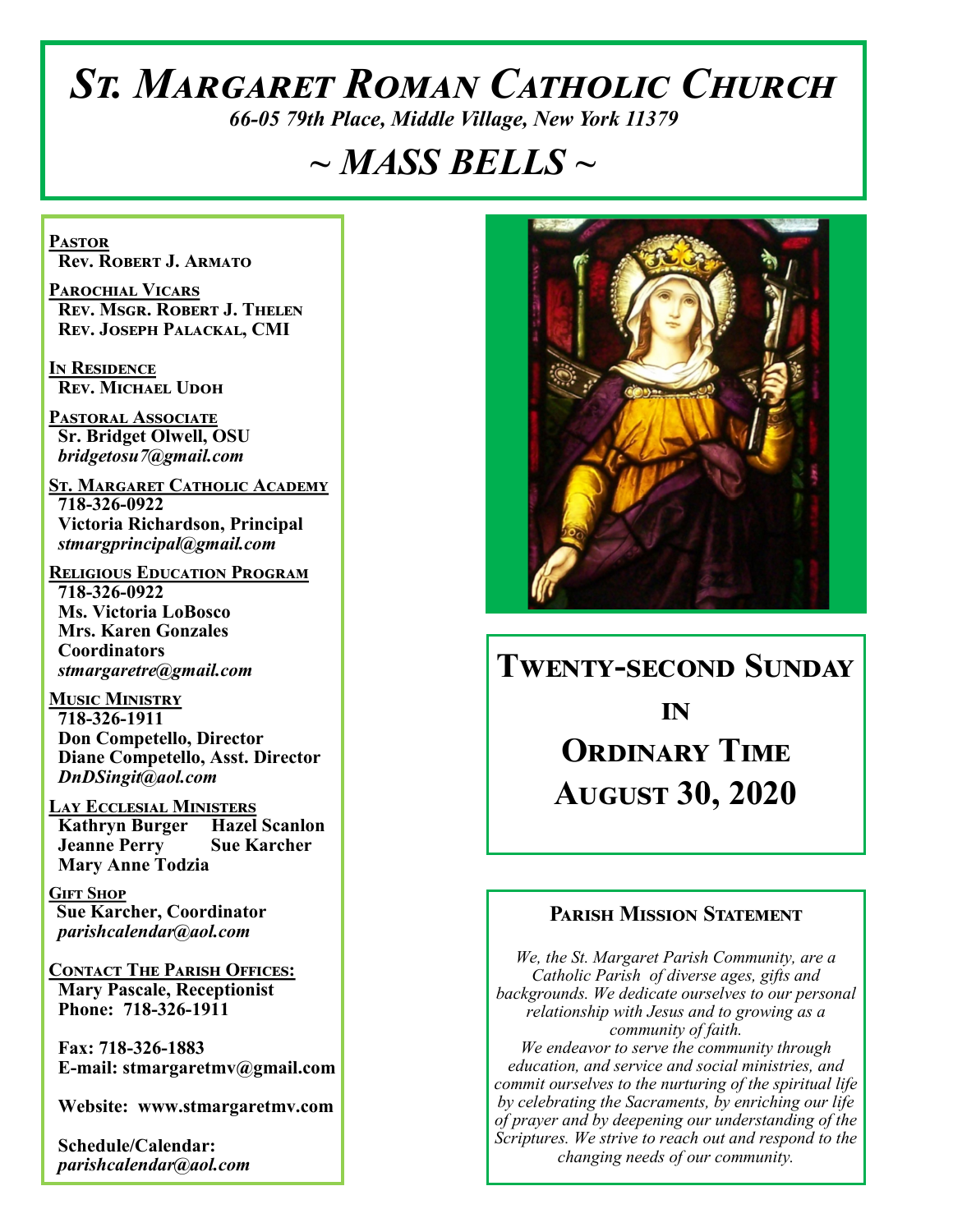# *MASSES FOR THE WEEK*

| SUN.<br>7:30<br>9:00<br>10:30<br><b>NOON</b><br>5:00PM | <b>AUGUST 30 - TWENTY-SECOND</b><br><b>SUNDAY IN ORDINARY TIME</b><br><b>Adolph Roemmelt</b><br>Anna Carosi/Geraldine Ciaccio/<br>People of the Parish<br>Marion Veneziano (ANNI)<br>Mary B. O'Shea |  |
|--------------------------------------------------------|-----------------------------------------------------------------------------------------------------------------------------------------------------------------------------------------------------|--|
| MON.<br>7:00<br>9:00                                   | <b>AUGUST 31 - WEEKDAY</b><br>Velma Strack/Vera Krzewski<br>Erich Steigerwald                                                                                                                       |  |
| TUE.<br>7:00<br>9:00                                   | <b>SEPTEMBER 1 - WEEKDAY</b><br><b>Anne Maley</b><br><b>Tom Cordero</b>                                                                                                                             |  |
| WED.<br>7:00<br>9:00                                   | <b>SEPTEMBER 2 - WEEKDAY</b><br><b>Anthony Tavarone</b><br><b>Frony DiCenso</b>                                                                                                                     |  |
| THU.                                                   | <b>SEPTEMBER 3 - ST. GREGORY</b>                                                                                                                                                                    |  |
| 7:00<br>9:00                                           | <b>THE GREAT</b><br><b>Steven Dominic Belviso</b><br><b>Intention of Thomas Denton</b>                                                                                                              |  |
| FRI.<br>7:00<br>9:00                                   | <b>SEPTEMBER 4 - FIRST FRIDAY</b><br>Anita Wunsch<br>Intention of Anthony Cavallo                                                                                                                   |  |
| SAT.                                                   | <b>SEPTEMBER 5 - FIRST SATURDAY/</b>                                                                                                                                                                |  |
| 9:00                                                   | <b>ST. TERESA OF CALCUTTA</b><br><b>Collective: Rudolph Stalzer/Franziska</b><br>Stalzer/Antoinette & Anthony Raso/<br>Bill & Lee DiGiovanna/Souls in Purgatory/                                    |  |
| 5:00PM                                                 | Jennie Cerar                                                                                                                                                                                        |  |
| SUN.                                                   | <b>SEPTEMBER 6 - TWENTY-THIRD</b><br><b>SUNDAY IN ORDINARY TIME</b>                                                                                                                                 |  |
| 7:30<br>9:00<br>10:30<br><b>NOON</b><br>5:00PM         | <b>Margaret Roemmelt</b><br>Francesca Fanara/<br><b>Erwin Fellacher</b><br>People of the Parish<br>Edward H. & Ellen T. Morrissey                                                                   |  |



*SAINT TERESA OF CALCUTTA SEPTEMBER 5*

# **PARISH INFORMATION**

**Rectory Office Hours** 

**Monday - Friday - 9am to Noon and 1pm to 5pm Saturday - by appointment Sunday - closed**

**CONFESSIONS** - Saturday, 4-4:45pm in the church.

**NOVENA** to Our Lady of the Miraculous Medal Mondays after the 9am Mass. **SUSPENDED**

**THE ROSARY AND DIVINE MERCY** devotion are prayed every morning in the church at 8:30am. **SUSPENDED**

**BAPTISMS** take place every Sunday as needed. Please call the rectory for an appointment and to register your child.

**WEDDINGS MUST** be scheduled at least six months in advance by appointment with a priest or a deacon. Please call the rectory office. For marriage preparation information visit www.pre-cana.org.

**THE ENGLISH CHOIR** rehearses on Tuesday, at 7 pm in the Church. Tenors and baritones needed! **SUSPENDED**

**IL CORO ITALIANO** prattica ogni Domenica prima della Messa Italiana. **SUSPENDED**

**THE YOUTH CHOIR** rehearses on Monday, from 6-7 pm in the Church. For more info, DnDsingit@aol.com **SUSPENDED**

**BOY SCOUT TROOP #119** meets on Tuesdays from 7:15-9 pm in the Parish Hall. New members are welcome, age 10 1/2 & up. Call Mr. Krzewski, 718-894-4099. **SUSPENDED**

**CUB PACK #119** meets on Mondays from 7-8:30 pm in the Parish Hall. New members welcome, age 6 to 10-1/2. Call Mr. Krzewski, 718-894-4099. **SUSPENDED**

**SENIOR CITIZENS** meet every Wednesday at 12 Noon in the Parish Center. **SUSPENDED**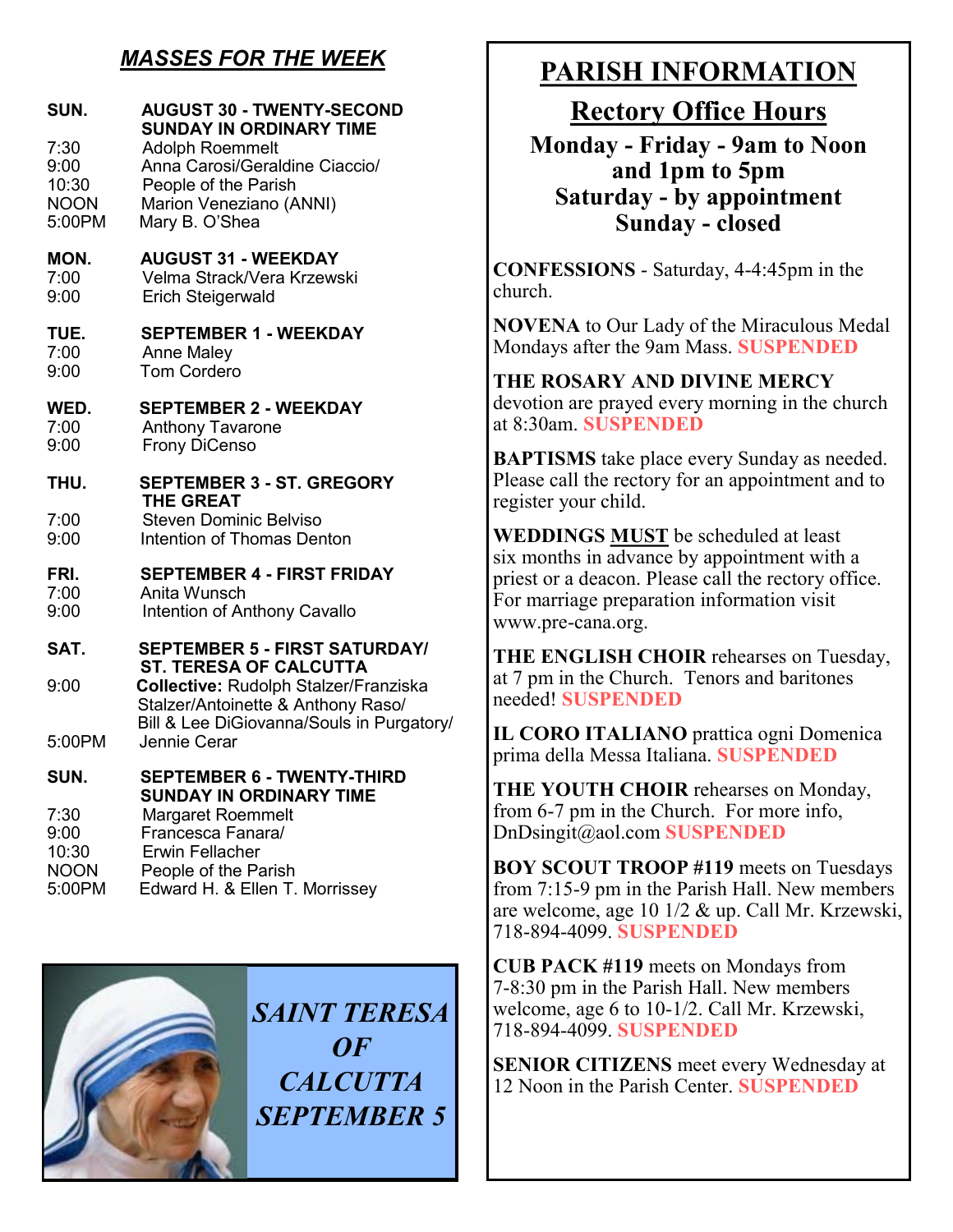# PLEASE PRAY FOR OUR SICK

Connie Faccibene, Linda Frazier, Cari Ann Falk-LoBello, Glen Falk, Ronald Frazier, Robert Sabini, Lee Falk, Scott White, McKinley Kelleher, Sean Harrison, Justin James Quirke, Elizabeth Ott, Mary Harrison, John Murphy, Anne McGinnis, Julio Pelaez, Maritza Gutierrez, Graciela Mora, Cindy Mulore, Salvatore Tuttolomondo, Gloria Mojica, Gloria Pemaj, Allen McConville, Jack Marchindiondo, The Scaturro Family, Louis Pittelli, Marion Caracciola, Giovanni Campo, Edward Stoltzenberg, Louis Pittelli, James Graff, Carol Arevalo, Immaculate Marge D'Elia, Jim O'Friscoll, Mary Rigovich, Matteo Sabini, Bob Biolsi, The Mojica Family, Msgr. Leonard Badia, Matthew Zender, Cathie Greulich, Joseph & Mary Augustine, Anthony Pittelli, Josephine Hartnett, Karen Schaefer, Jill Archbold, Fr. Paul Weirichs CP, Hannah Lehman, Daniel Wilson, John Austin Bryzgornia, Dave Kazmier, John Nogiewich, Tim Rooney, Frank Ciccone, Cindy (Peli) Heege, Dr. Ajay Lodha, Dr. Vincent P. Rappa, Charlie Krzewski, Helga Zender, Deacon John DeBiase, Tom Haubert, John Miller,

*The names will remain for 3 months, please call 718-326-1911 and ask for continued prayers.*

# **Prayer Requests**

**Pray for vocations to the Priesthood and Religious Life.** 

**Pray for first responders and medical personnel.**

**Please pray for our men and women from our Parish serving in the defense of our country: Lt. Col. Thomas Frohnhoefer Sgt. Robert A. Domenici** 



# *WE RECALL OUR BELOVED DECEASED*

*Especially: Anita Wunsch, Anne Baird May they rest in Christ's Peace!*

# *MEMORIALS*

*WINE & HOST THIS WEEK*

*are offered in memory of Mary B. O'Shea at the request of the Infantino Family.*



**THE RECTORY WILL BE CLOSED ON MONDAY, SEPTEMBER 7TH IN OBSERVANCE OF LABOR DAY MASS IS AT 9:00AM**

### **TODAY'S READINGS**

 *Twenty-second Sunday in Ordinary Time*

Jer 20:7-9 Ps 63:2, 3-6, 8-9 Rom 12:1-2 Mt 16:21-27

## **READINGS FOR THE WEEK**

| Monday:    | 1 Cor $2:1-5$<br>Ps 119:97-102<br>$Lk$ 4:16-30                  |
|------------|-----------------------------------------------------------------|
| Tuesday:   | 1 Cor 2:10b-16<br>Ps 145:8-11, 12-13ab, 13cd-14<br>$Lk$ 4:31-37 |
| Wednesday: | 1 Cor $3:1-9$<br>Ps 33:12-15, 20-21<br>Lk 4:38-44               |
| Thursday:  | 1 Cor $3:18-23$<br>Ps 24:1bc-2, 3-4ab, 5-6<br>$Lk$ 5:1-11       |
| Friday:    | 1 Cor 4:1-5<br>Ps 37:3-6, 27-28, 39-40<br>Lk 5:33-39            |
| Saturday:  | 1 Cor 4:6b-15<br>Ps 145:17-21<br>$Lk$ 6:1-5                     |
| Sunday:    | Ez 33:7-9<br>Ps 95:1-2, 6-9<br>Rom 13:8-10<br>Mt 18:15-20       |
|            |                                                                 |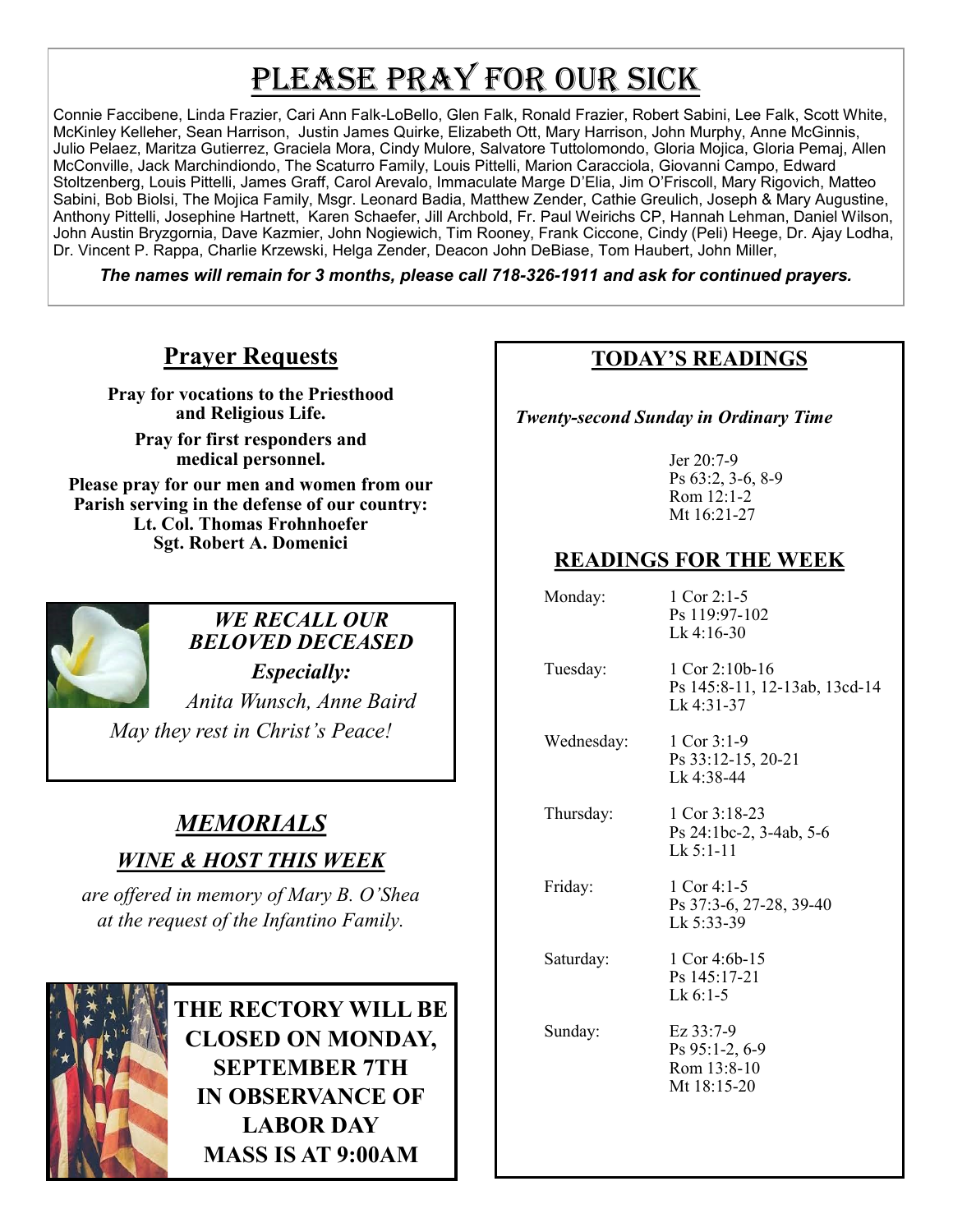#### *From the Pastor's Desk:*

## *"When the Going Gets Tough, . . ."*

 There is no easy way to live as a person of faith. There never was and never will be. Living as a person of faith is costly, but the alternative is even costlier in the long run. That's the message that we get from today's Scripture readings.

 Jeremiah had tried his best to proclaim God's message in order to get the people back to living according to the Covenant. They had turned a deaf ear to his message and even mistreated him harshly as they sought their own way out of their difficulties, caught between the superpowers of their day, Egypt and Chaldea. The prophet had begun his mission full of hope; now he looks back, thinking that he'd been tricked by God and is suffering as a failure for his gullibility. At the point of giving up, however, he realizes that there is only one way to go and it is forward. His love for God drives him to keep proclaiming God's call, regardless the cost.

 Similarly, St. Paul encourages the Christian community at Rome to hold fast to their faith in the face of popular opposition, and to live sacrificially, hearing and understanding the will of God and putting it into effect faithfully and completely.

 Finally, in the Gospel, St. Peter, almost immediately after having been commended for his proclamation of faith in Jesus as "the Christ, the Son of the living God", tries to get the Lord to take the easy way out, to abandon the mission that He had received from the Father for the salvation of all mankind, a mission that would require His suffering a horrible death before rising from the dead. Christ's stern rebuke lays it on the line for Peter and for us as His disciples: We must be ready to renounce our self-centeredness, carry our personal crosses, and lay down our lives for the sake of the Gospel. What shall it profit us to gain the whole world, a mere passing thing, only to lose our soul for all eternity?

 Although there are many places in the world today where Christians still lose their livelihoods if not their very lives because they remain faithful to Jesus Christ, we in the USA are not likely to be killed for following Him, but we will suffer in other ways for His sake. There is a growing movement in our country, a growing intolerance of any form of religion in general and of Catholic Christianity in particular, because we present an obstacle to lawlessness, open immorality, licentiousness, and disrespect for the value of every human life as created in the image and likeness of God. The Church often has been targeted as an institution; similarly, Christians find themselves as individual targets of evil and hatred more and more.

 Like generations of disciples before us, you and I are called to reaffirm our faith and to recommit ourselves to following Jesus Christ, to be willing to offer our very lives for the sake of Him Who laid down His life for our eternal salvation. Some of our personal crosses, our individual sacrifices, may seem very small and insignificant; others may be very great, heavy, and costly. Each one, however, contributes to eternal salvation, our own and that of the entire world.

When the going gets tough, we cannot turn tail and run, and we must not feel duped or betrayed. Instead, we must strengthen ourselves in prayer, in our reflection on the Word of God, and in our celebration of the Sacraments, so as to think as God thinks. Then we will be able to do what is good, true, holy, just, and righteous in His eyes, and to place ourselves confidently in His loving care, trusting that He will get us through the temporary difficulty to the safety of His eternal Kingdom. Guided by His Holy Spirit, we walk in the footsteps of the Master, Who has conquered sin and death. As with Christ, so also for us, there can be no Easter Sunday without Good Friday, not for the short term, and certainly not in the long run.

 So, live boldly by the grace of God as a faithful Christian, thereby proclaiming to the world and to the glory of God the Father that *Jesus Christ is Lord!*

*~ Fr. Armato*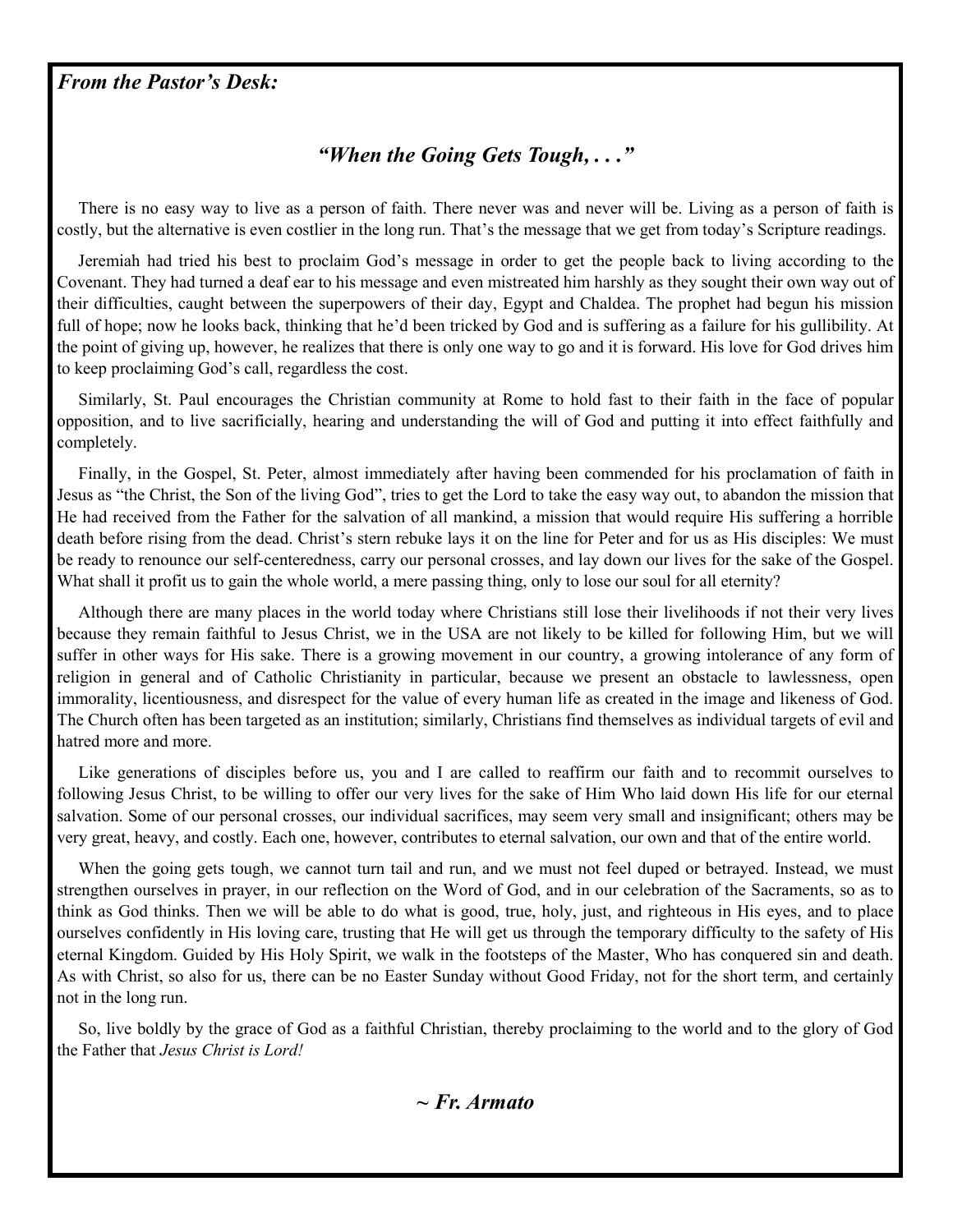#### **ANNUAL CATHOLIC APPEAL**

 The **2020** *Annual Catholic Appeal* campaign continues toward our **goal of \$80,015. So far, 124 families have pledged \$48,607 (60.7%).** 

 With about 650 families registered in the Parish, this comes to an *average donation of \$125 per family*. Even in these difficult times, it's certainly not a burden if we ALL pitch in between now and Christmas.

 First come your own family needs, then those of the Parish. Finally, please consider your ACA responses so that we may continue to serve the needs of our Parish and our Diocese.

Make your ACA pledges at the following website, if you have not received a donation request by mail:

**www.annualcatholicappeal.org** 

# **PARISH FINANCES**

 Thanks to all of you who have sent in or dropped off your contributions at Mass or at the Rectory office, or who have used weekly or monthly e-giving!

 To use *Faith Direct* for e-giving go to the icon on our website and follow the instructions to sign up, or you can go straight to the *Faith Direct* **website** and enter our parish code **NY299**. You can change or drop out later on, as you wish.

 A special word of thanks to parishioners who have donated so generously towards the HVAC projects and what would have been regularly scheduled "second collections".

#### **RCIA NEWS**

 Our pandemic-deferred **celebration of the Sacraments of Initiation** will take place at the 12:00 Noon Mass on Sunday, September 13, for those who were scheduled to be initiated this past spring.

Please contact Sr. Bridget at the Rectory as soon as possible, if you are over 18 years old and still have not received the Sacraments of Baptism, Confirmation, First Reconciliation, or First Communion, to register for RCIA formation sessions beginning this fall with celebration of the Sacraments taking place next spring.

#### **THE ST. VINCENT dePAUL FOOD PANTRY**



 is located in the Convent 66-25 79th Place

#### The Pantry is open every **WEDNESDAY AND SATURDAY from 10:00am to 12:00Noon PLEASE OBSERVE SOCIAL DISTANCING AS YOU WAIT**

 Please bring your contributions of food, especially non -perishables, and place them in the bin located by the center entrance to the main vestibule in church. You can also contribute grocery store gift cards, dropping them off at the rectory.

Thank you for your generosity!

#### **CHURCH OPEN HOURS**

 **The church will be open only for the celebrations of Masses and baptisms. It will be closed at all other times to enable us to clean and sanitize the facilities.** 

 *Please observe these rules for your safety and that of others:* 

Do NOT enter the church, if you are sick. Anyone entering the church MUST wear a facemask or covering. "Social distancing" MUST be observed at all times.

 Sit *only* in the areas that are marked with a taped cross.

The lavatories are locked.

 Do NOT leave **anything** in the pews or at the entrances, including prayer cards or brochures.

#### **SPECIAL COLLECTION**

 We usually have a visiting missionary speak to us during the summer months and take up a special collection to aid the **missions.** We also have been requested by Bishop DiMarzio to assist the Christian community on **Lebanon** this September.

 Since the ushers are not allowed to take up collection, please put your contributions in the Poor Boxes located at each of the entrances to the church by September 13, either loose or in an envelope that you've marked for the purpose. Thanks for helping your brothers and sisters in need!